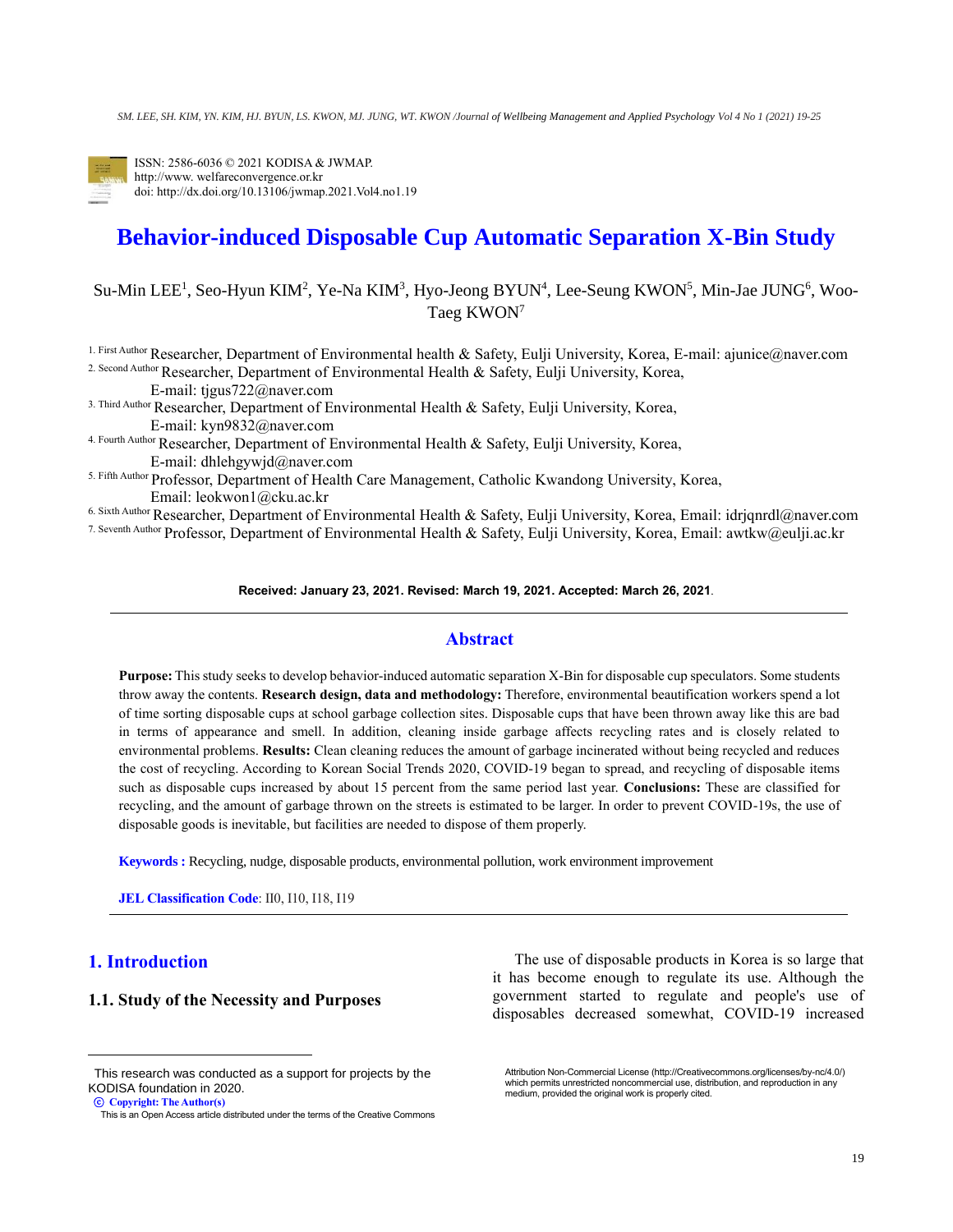consumption again as most stores offered disposable cups instead of cups. In the summer, as orders for drinks containing ice increase due to the hot weather, a pile of street waste can be seen mixing with the remaining drinks, giving off a bad smell.

In particular, at the university, in front of the library reading room, in the corridor, and in the reading room trash cans, they are filled with disposable cups containing drinks that students drank. Typically, during the student's exam, there are several times more disposable cups piled up in the trash than usual.

Most students throw away drinks and cups without separating them. Some students often discard the contents as they are. In other survey, the reason for not separating was because they were too lazy to do so, and 88% of the students said that the reason for separating discharge was because of environmental reasons (Ahn et al., 2020).

As a result, environmental beautification workers spend a lot of time separating disposable cups in separate collection points in schools. Disposable cups discarded in this way are not good for aesthetics and cause an odor (Ahn et al., 2019).

In addition, internal cleaning of garbage has a profound relationship with environmental issues as it affects the recycling rate. If it is well cleaned, the amount of waste that cannot be recycled is reduced, and the cost of recycling is reduced. In fact, as COVID-19 began to spread, the recycled emissions of disposable items such as disposable cups increased by about 15% from the same period last year (Statistics Korea, 2020).

This is classified as recycling and discharged, and it is estimated that the amount will be higher when the garbage thrown on the street is added. Increasing use of disposable products is inevitable to prevent COVID-19, but facilities that can properly dispose of them are needed.

This study is to develop an action-inducing automatic separation X canister for people who discard disposable cups without permission, and it is said that garbage is treated cleanly and hygienically.

# **1.2. Research Contents and Method**

The purpose of this study was to develop a trash can for convenient and hygienic separation of beverage contents from disposable container.

Therefore, a questionnaire survey was conducted on college students in their early to mid-twenties to find out the reason for not disposing of disposable cups and contents.

Afterwards, based on the structural analysis of the existing trash can and the above survey, we developed a design of a new trash can that can solve the current problems and investigated whether its function is appropriate.

Through this study, we attempt to present a design of a

trash bin designed to separate and dispose of the disposable cup and its contents in search of the problem of the trash bin where disposable cups and beverages are thrown together.

## **2. Research Development**

#### **2.1. Design and Research**

 $\bigcirc$  No

One of the problems with the current trash can structure is the structure of a single container in which disposable cups and beverages cannot be separated.

| Research of Behavior-induced Disposable Cup Automatic Separation X-Bin Study |  |  |  |
|------------------------------------------------------------------------------|--|--|--|
|------------------------------------------------------------------------------|--|--|--|

1. Have you ever seen a disposable cup with leftover contents on the street or in a trash can? Yes(go to question 1-1)

| 1-1. How did you feel about the disposable cup with the contents?                                        |
|----------------------------------------------------------------------------------------------------------|
| Select All                                                                                               |
| The environment is likely to be polluted.                                                                |
| It's unsanitary.                                                                                         |
| Unpleasant                                                                                               |
| Have no idea.                                                                                            |
| The others.                                                                                              |
| 2. Where did you see the most disposable cups in your life?                                              |
| Select All                                                                                               |
| In the school (in front of the library, reading room, lecture room, etc.)                                |
| Subway                                                                                                   |
| Public park                                                                                              |
| <b>Bus stop</b>                                                                                          |
| The others.                                                                                              |
| 3. Have you ever thrown the contents of disposable cups into the trash can without<br>emptying them?     |
| Yes(go to question 3-1)                                                                                  |
| No                                                                                                       |
| 3-1. If you have experience throwing it away, why?                                                       |
| Select All                                                                                               |
| There's no place to throw away the contents.                                                             |
| It's inconvenient to clean.                                                                              |
| Other people threw it away the same way.                                                                 |
| I thought someone would clean it up even if I didn't.                                                    |
| The others.                                                                                              |
| 4. Which case do you think would be more effective when writing a notice to induce<br>particular action? |
| Coercive or negative speech                                                                              |
|                                                                                                          |

 $\odot$ Non-forceful or positive speech

#### **SUBMIT**

**Figure 1:** Behavior Survey for Disposable Cups

to induce a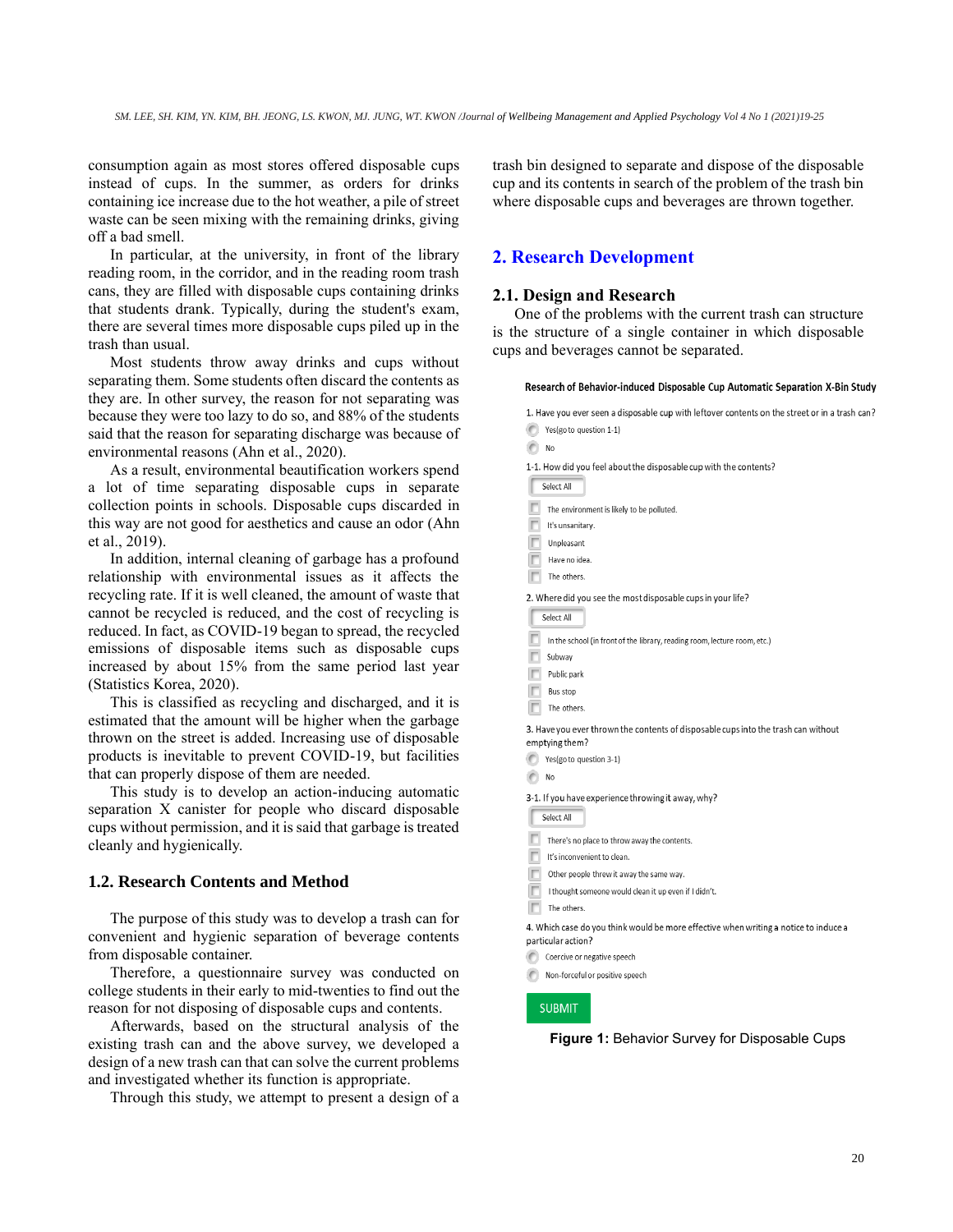



**Figure 2:** Survey Results of Disposable cups with contents





**Figure 3:** Survey Results of feeling about disposable cups with contents

Through the survey, 90.8% of people have seen a disposable cup with contents on the street or in a trash can. Many of them think that the environment is likely to be polluted, and they feel unpleasant and unsanitary.





**Figure 4:** Survey Results of throwing disposable cups with contents





**Figure 5:** Survey Results of the reason of Throwing Disposable Cups with Contents

The main reason people do not separate the disposable cup and the contents was identified as inconvenience and the absence of a place where the contents could be separated and discarded.

Based on the above results, it was intended to improve the structure of the existing trash can, rather than forcing those who dispose of the trash to separate disposable cups and beverages.

Thus, it was decided to develop a trash can that automatically separates discarded disposable cups and beverages from the trash can.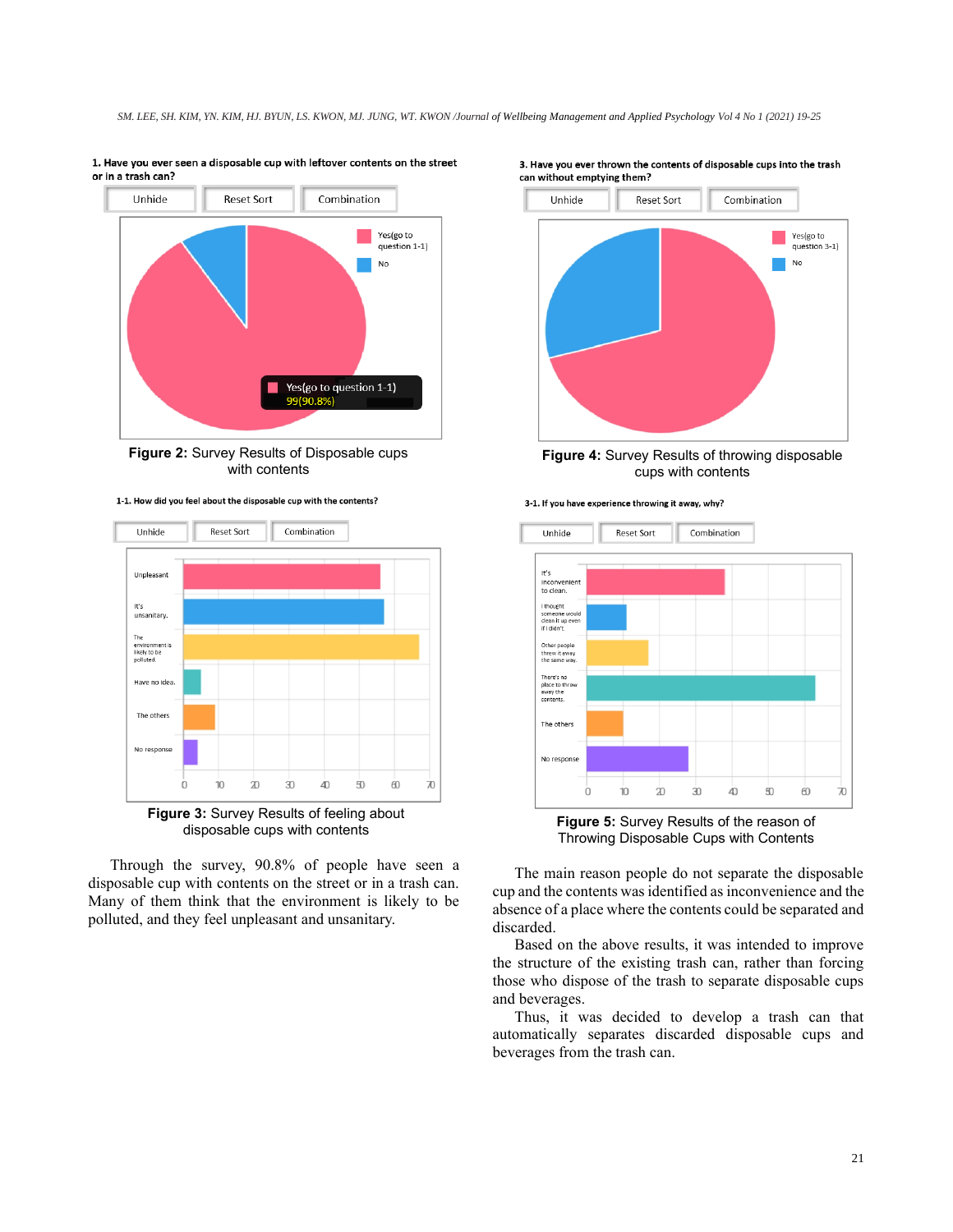# **2.2. Steps to Make the Trash Can**



**Figure 6:** Primary Prototype of the Trash Can

Step 1. Compared with the existing trash can, I studied and developed the first prototype.

Step 2. Semi-circular strainer – The upper plate of the separate bin is designed so that the liquid and disposable cups are clearly separated through a semi-circular strainer rather than a straight hole.

Step 3. A stopper was installed in the center of the bottom of the contents compartment to facilitate the operator's disposal and cleaning. In addition, a strainer was installed at the stopper so that the waste and beverages in the barrel could be clearly separated.

Step 4. Wheels-It is designed by installing fixed and movable wheels so that workers can move to the sewage treatment plant without difficulty and have good mobility.

Step 5. An additional content compartment was designed under the disposable cup compartment so that beverages that could not be separated can be separated. Furthermore, by making the bottom inclined, the shear force acts on the liquid, so that the residual liquid can be separated and removed even a little better.

#### **2.2.1. The Meaning of Nudge**

Nudge means 'to prick his side.' It refers to a method of inducing choice by intervening flexibly without being forced to do so. This word was introduced and popularized in The Nudge, co-authored by behavioral economist Richard Thaler of the University of Chicago and Professor Cas Sunstein of Harvard University's Law School (Kang, 2016). The essence of the nudge is to induce action without orders or instructions. A fly-shaped sticker on a men's toilet urinal is one of the typical nudge examples.

It is said that the amount of urine that falls out of the urinal after the fly sticker was applied decreased by 80%.

This nudge effect is that the members of the organization are not aware of it and are not very stressed, rather than forcefully applying pressure to make the organizational system work.

It is expected that it will be effective according to the characteristics of human behavior, "coordination behavior" and "cooperation" among the basic forms of social behavior.

| • Response                      | <b>Number of responses</b> |           |
|---------------------------------|----------------------------|-----------|
| • coercive or negative language |                            | 22 8.8%   |
| • Uncoercive or positive speech |                            | 225 89.6% |
| • No response                   |                            | 4 1.6%    |

**Figure 7:** Nudge Survey Results

When trying to induce a specific behavior through the survey results listed above, most people prefer positive speech rather than coercive or negative speech.

Therefore, the content of the text should be written in a positive and gentle nuance.

For the overall standard, refer to the' Safety and Health Signs' of the'Occupational Safety and Health Act', and mark the sign (text) near the entrance of the trash can and make it according to the following conditions.

● Make it in an appropriate size for easy identification.

• The size of figures and symbols should be at least 30% of the overall standard of the label.

● Use a material that is not easily damaged or deformed. (Vinyl film attached or stamped form used)

● Use a contrasting color so that the letters (pictures) on the cover can be distinguished from the background.

## **2.2.2. Patent Confirmation Inspection**

There are no intellectual property rights.

#### **2.3. Design and Development**

#### **2.2.1. Design basis**

There are no intellectual property rights.



**Figure 8:** Final Prototype (front)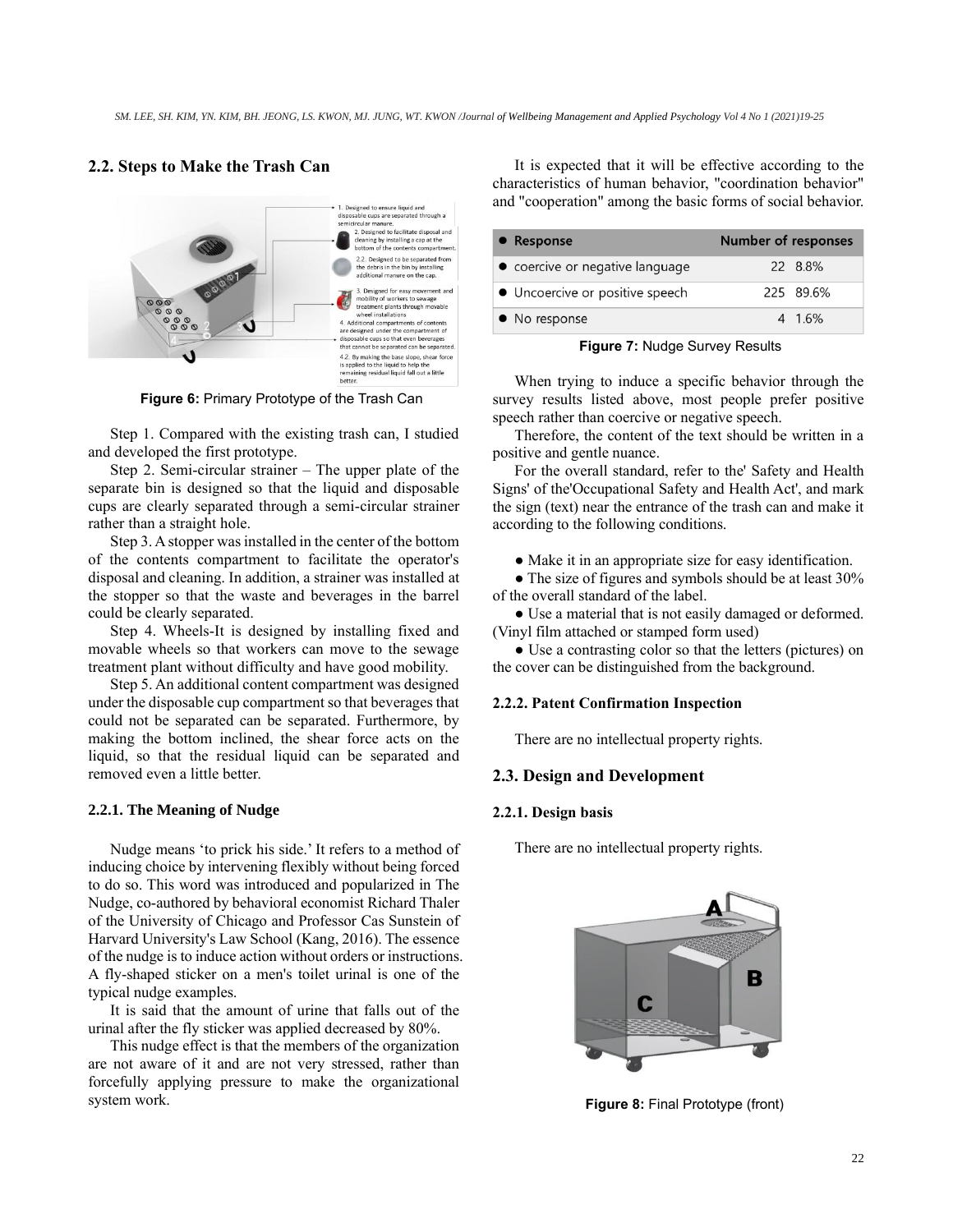This design is the final prototype by adding more ideas to the first prototype. This design is an idea that the disposable and the contents of the cup are automatically separated when the contents are thrown. When the cup is put upside down in the direction the contents enter, the contents and the cup pass through A, the contents accumulate in B, and the cup accumulates in C along the slope. Therefore, the name of the liquid automatic separation bin is 'X bin'.



**Figure 9:** Final Prototype (back)

A-Height-adjustable handle: It is designed by attaching a handle that can adjust the height to make it convenient for cleaning workers to move the trash can and not put a burden on the body.

B-Upper filter plate: Design the filter plate to be inclined by about 35 degrees so that disposable cups are stacked in the left space C. The filter plate is designed so that the liquid phase and the disposable cup are clearly separated through a semicircular filter screen.

C-Lower filter plate: It is designed to be able to separate liquid that could not be separated by installing the semicircular filter screen once more under the disposable cups. The strainer was designed as an assembly type for easy cleaning.

D-It is designed so that the bottom surface is inclined so that shearing force acts on the liquid so that the residual liquid can be separated and removed even a little.

E-A cap was designed to be installed at the bottom of each bin in the direction of the handle A so that the operator can easily clean the trash bin and discard the contents. In addition, it was designed to completely separate the waste and liquid in the barrel by installing an additional strainer at the stopper.

F-Wheels: It is designed so that the operator can move to the sewage treatment plant without difficulty and good mobility through the installation of fixed/movable wheels. This can further lead the worker away from musculo skeletal diseases and back pain.

G-The height of the trash bin was calculated taking into account the proper working height for humans. It is based on ergonomics. The design based on the average of the human body measurement data is used. The reason for using a design based on the average is that people of various physiques use it.



**Figure 10:** The Shape of B-1



**Figure 11:** The Shape of E-1

**2.3.2. Design Drawing of Trash Can**



**Figure 12:** Design Drawing of Trash Can

# **3. Comparison with Trash Can**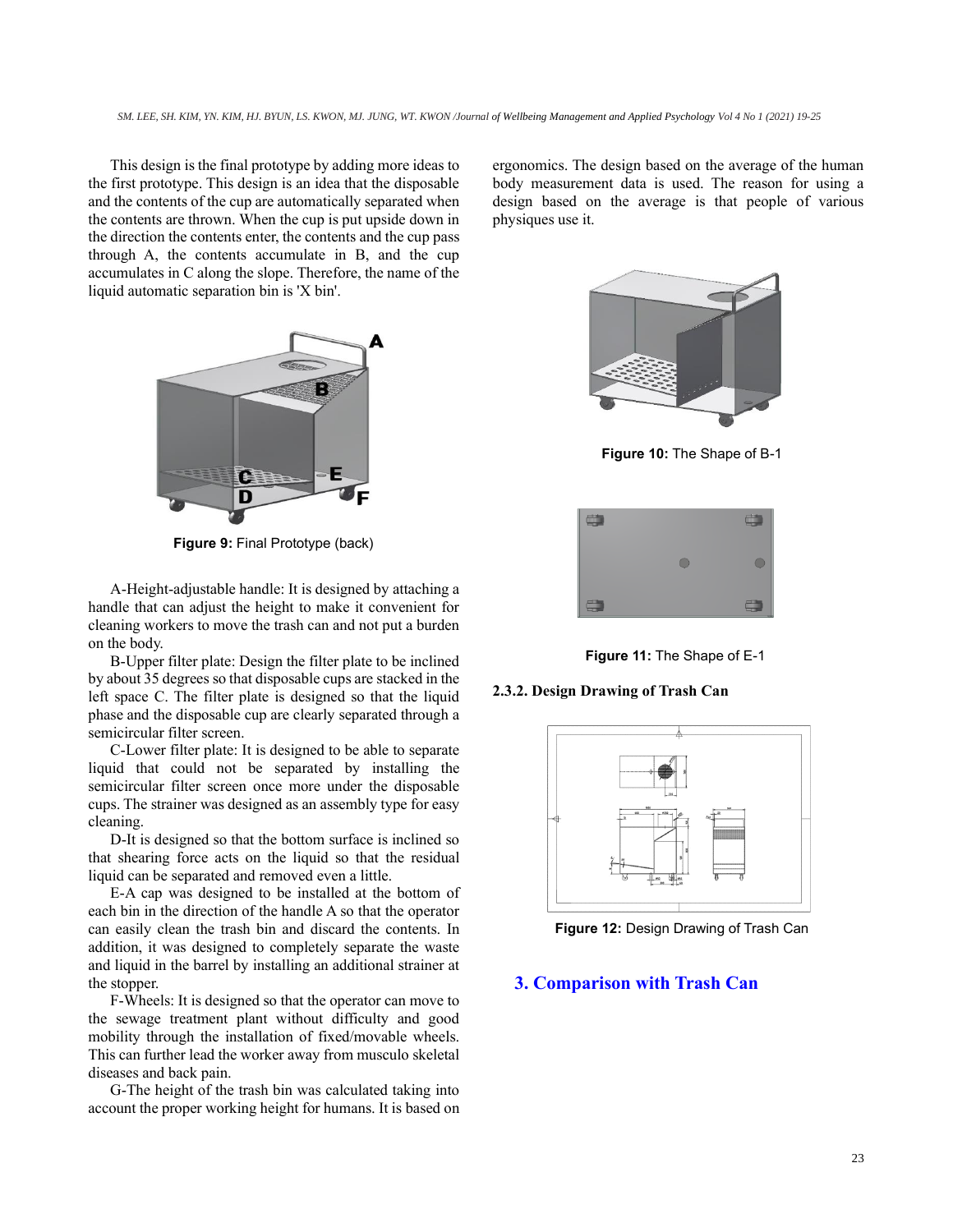|                                                                       | X-trash<br>can | Trash<br>can on<br>campus | Subway<br>trash can |
|-----------------------------------------------------------------------|----------------|---------------------------|---------------------|
| Can the liquid<br>be thrown<br>away<br>together?                      | Ω              | X                         | X                   |
| Is it convenient<br>for cleaning<br>workers to<br>move trash<br>cans? | Ω              | X                         | X                   |
| Is it good when<br>emptying and<br>washing the<br>trash can?          | Ω              | X                         | റ                   |
| Does it trigger<br>user behavior?                                     | O              | X                         | X                   |
| Is it hygienic?                                                       | O              | X                         | O                   |
| Does an odor<br>occur?                                                | Δ              | Ω                         | X                   |
| Is it<br>economical?                                                  | Δ              | ╱                         |                     |

**Table 1:** Main Contents of the Trash Can Design Drawing

## **3.1. Comparison with Regular Trash Can**



**Figure 13:** Trash Can in School

The trash cans installed in our school were compared with the X bins. First of all, the trash cans installed in our school are trash cans in which the contents and containers cannot be separated.

When comparing X-pass, first, there is a difference between odor and hygiene problems. Since the contents of the X can be separated, the contents left behind and the disposable cup are not mixed together, so it is superior to the trash can in school in terms of appearance and odor problems. Second, from the perspective of workers who clean the trash bins, the X bins with wheels are more convenient to move than the trash bins in the school that do not have wheels.

Finally, the X can have a space for the contents to be discarded. The nudge design naturally induces the behavior of separate collection, so the X-can is superior to the trash can in the school in terms of recycling and cleaning issues.

## **3.1. Comparison with Regular Trash Can**



**Figure 14:** Subway Trash Can

The trash cans installed in the subway and X cans were compared. The trash cans installed in the subway are trash cans that can be collected separately, and a collection box for drinking water is installed. In terms of hygiene, subway trash bins are superior to X bins because they have a drink-only container and the entrance is narrow, so it doesn't smell bad.

However, musculoskeletal burden of repeated and intense work by workers is higher than the musculoskeletal burden experienced by manufacturing workers (Kim et al., 2013). In terms of ergonomics, compared to subway trash bins that require heavy collection bins to be lifted in the process of moving and emptying trash bins, X bins have wheels and a valve at the bottom, so workers can be distant from musculo skeletal disorders and low back pain. It also has a differentiation that induces behavior with a nudge design.